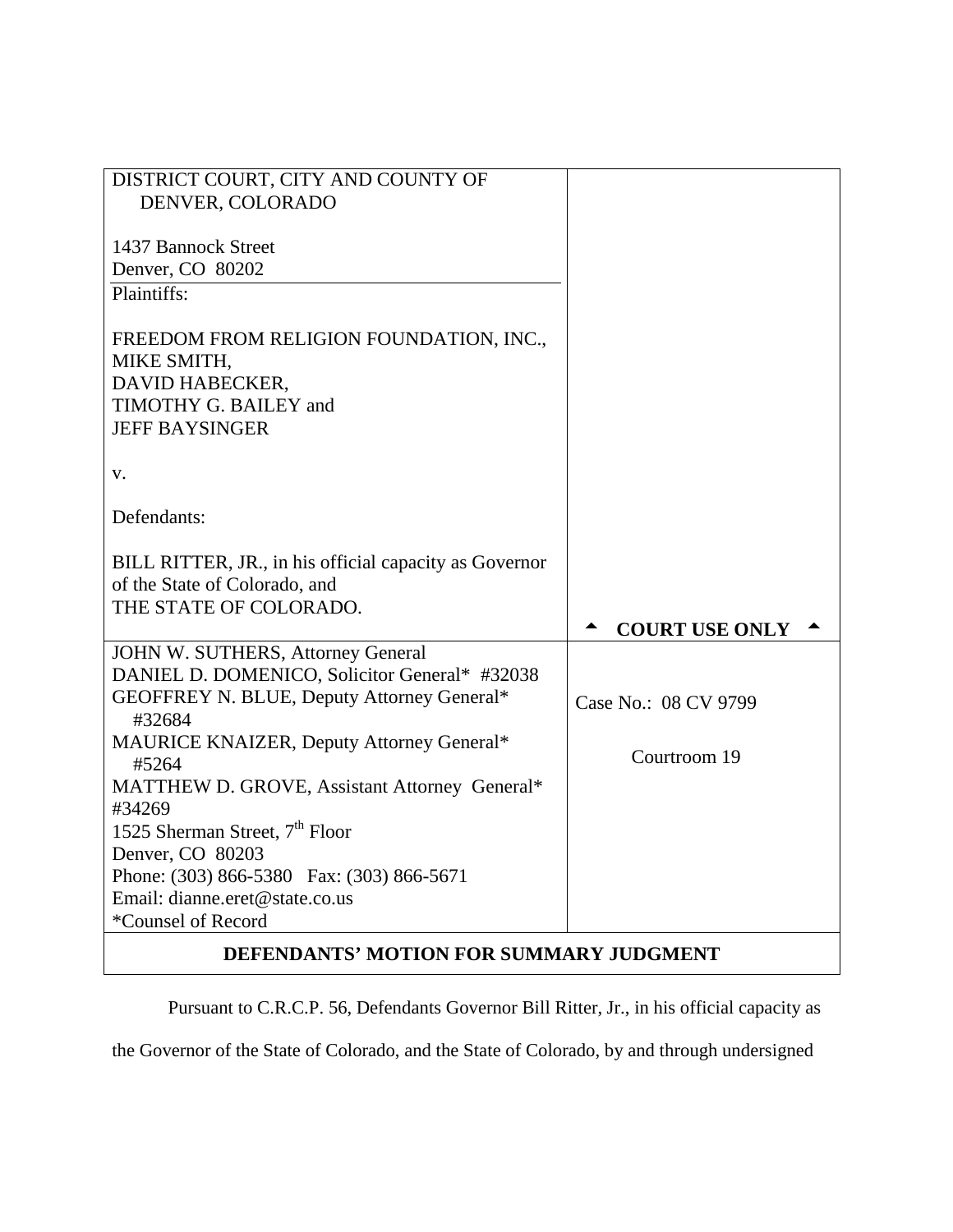counsel, respectfully submit this Motion for Summary Judgment on all claims asserted by Plaintiffs. As grounds, the Defendants state as follows:

1. This action challenges the constitutionality of Governor Ritter's issuance of honorary proclamations in 2007, 2008, and 2009, declaring a "Colorado Day of Prayer."

2. Plaintiffs seek a declaratory judgment that these honorary proclamations violated the Preference Clause of the Colorado Constitution (Colo. Const. art II, § 4), and also demand an injunction against the issuance of similar honorary proclamations in the future.

3. As demonstrated in the supporting brief submitted with this motion, which brief is incorporated herein by reference, there is no genuine issue as to any material fact, and the Defendants are entitled to judgment as a matter of law on all of Plaintiffs' claims for relief.

WHEREFORE, Governor Bill Ritter, Jr., and the State of Colorado respectfully move this Court to enter summary judgment in their favor and against Plaintiffs on all of Plaintiffs' claims for relief.

Respectfully submitted this 7th day of May, 2010.

2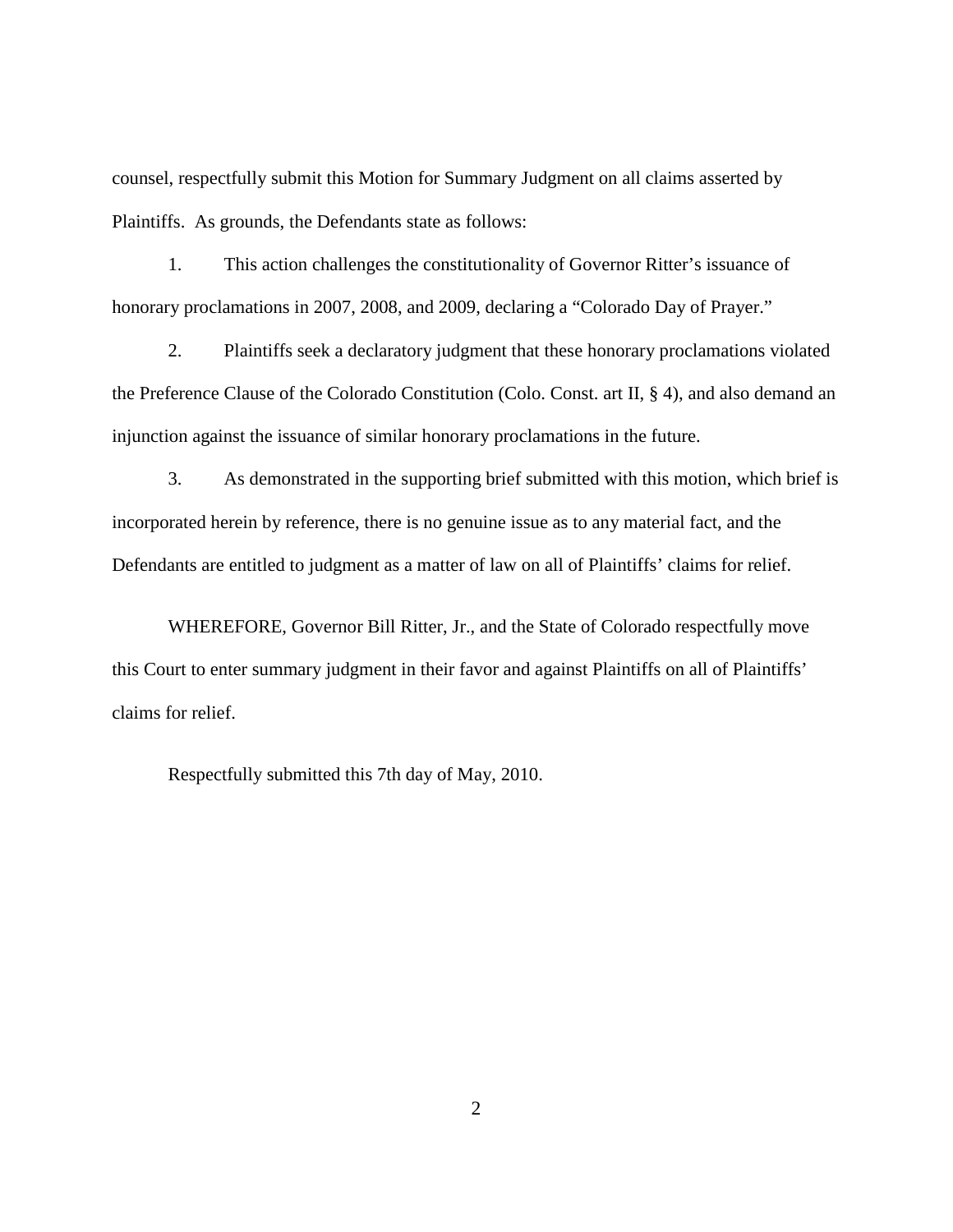## JOHN W. SUTHERS Attorney General

/s/ *Matthew D. Grove*

DANIEL DOMENICO, 32038\* Solicitor General GEOFFREY N. BLUE, #32684 Deputy Attorney General\* MAURICE G. KNAIZER, 05264\* Deputy Attorney General MATTHEW D. GROVE, \* Assistant Attorney General Public Officials Unit State Services Section Attorneys for Defendants \*Counsel of Record